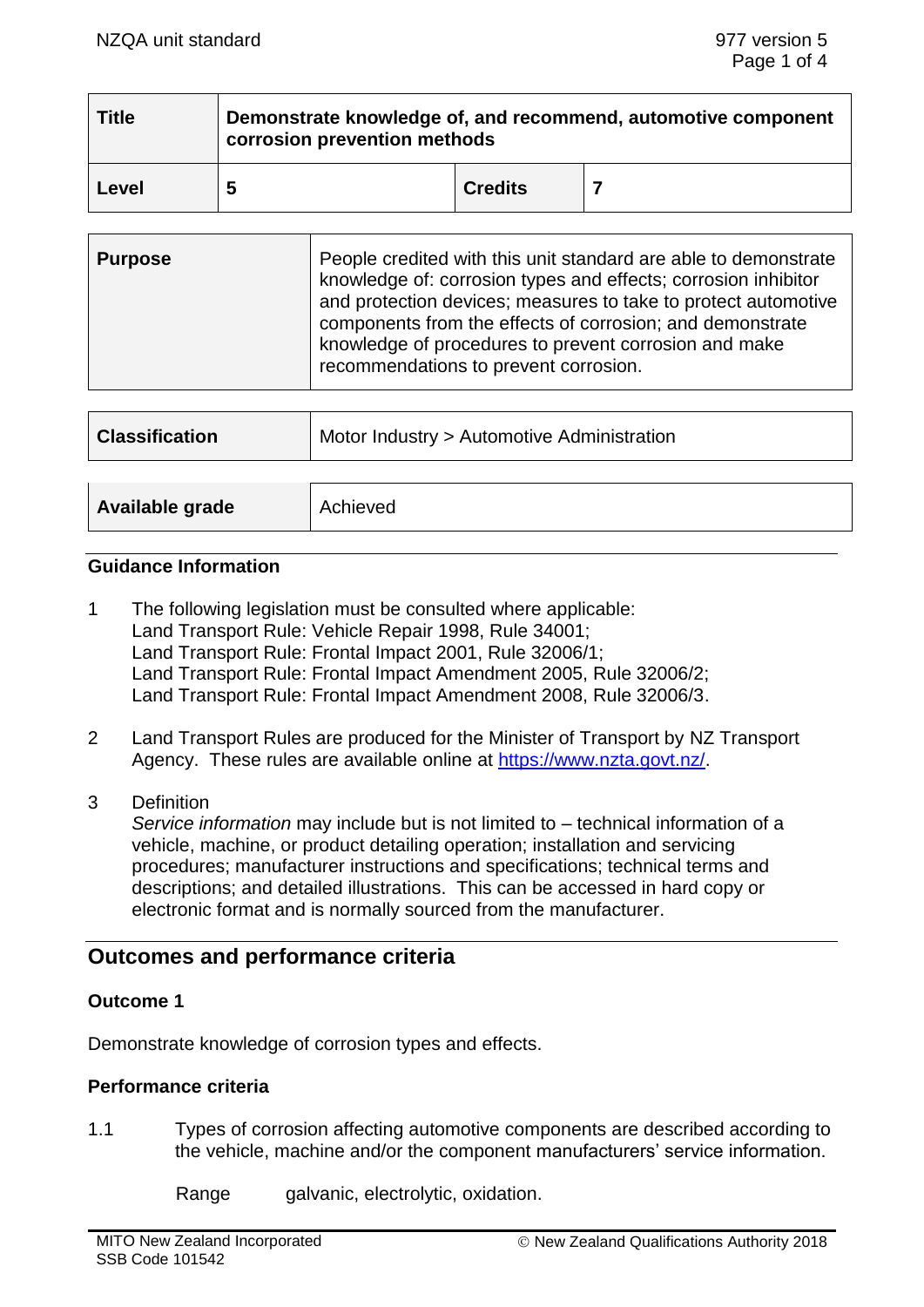- 1.2 Causes and effects of corrosion on automotive components are described according to the vehicle, machine, vessel and/or the component manufacturers' service information.
	- Range general wastage, pitting, velocity effects including cavitation, selective dezincification, stress corrosion and hydrogen embrittlement, corrosion fatigue.
- 1.3 The appearance of corrosion on automotive components is identified.

Range: ferrous and non-ferrous metals.

## **Outcome 2**

Demonstrate knowledge of corrosion inhibitor and protection devices.

#### **Performance criteria**

2.1 The characteristics of engine cooling system inhibitors are described according to the manufacturers' specifications.

- 2.2 The principle of sacrificial protection and its application is described as applied to the vehicle, machine and engine componentry.
- 2.3 The use of compatible metals of similar galvanic series and the insulation requirements of dissimilar metals are identified where such metals are in contact with each other.
- 2.4 The use of protective primer, paint and sealer on automotive components is explained according to the manufacturers' specifications.

## **Outcome 3**

Demonstrate knowledge of measures to take to protect automotive components from the effects of corrosion.

#### **Performance criteria**

3.1 The importance of following the vehicle, machine and/or the engine manufacturers' specifications regarding coolant inhibitor is identified.

Range protection to engine components, cooling system performance.

- 3.2 The purpose of applying protection treatment to the vehicle and machine body components before and after assembly and/or repairs is identified.
	- Range reinstatement of manufacturer's protection, avoidance of corrosion, job standards, component life.

Range changes in temperature, composition of corrosion inhibitors, deposit reduction, compatibility, performance life.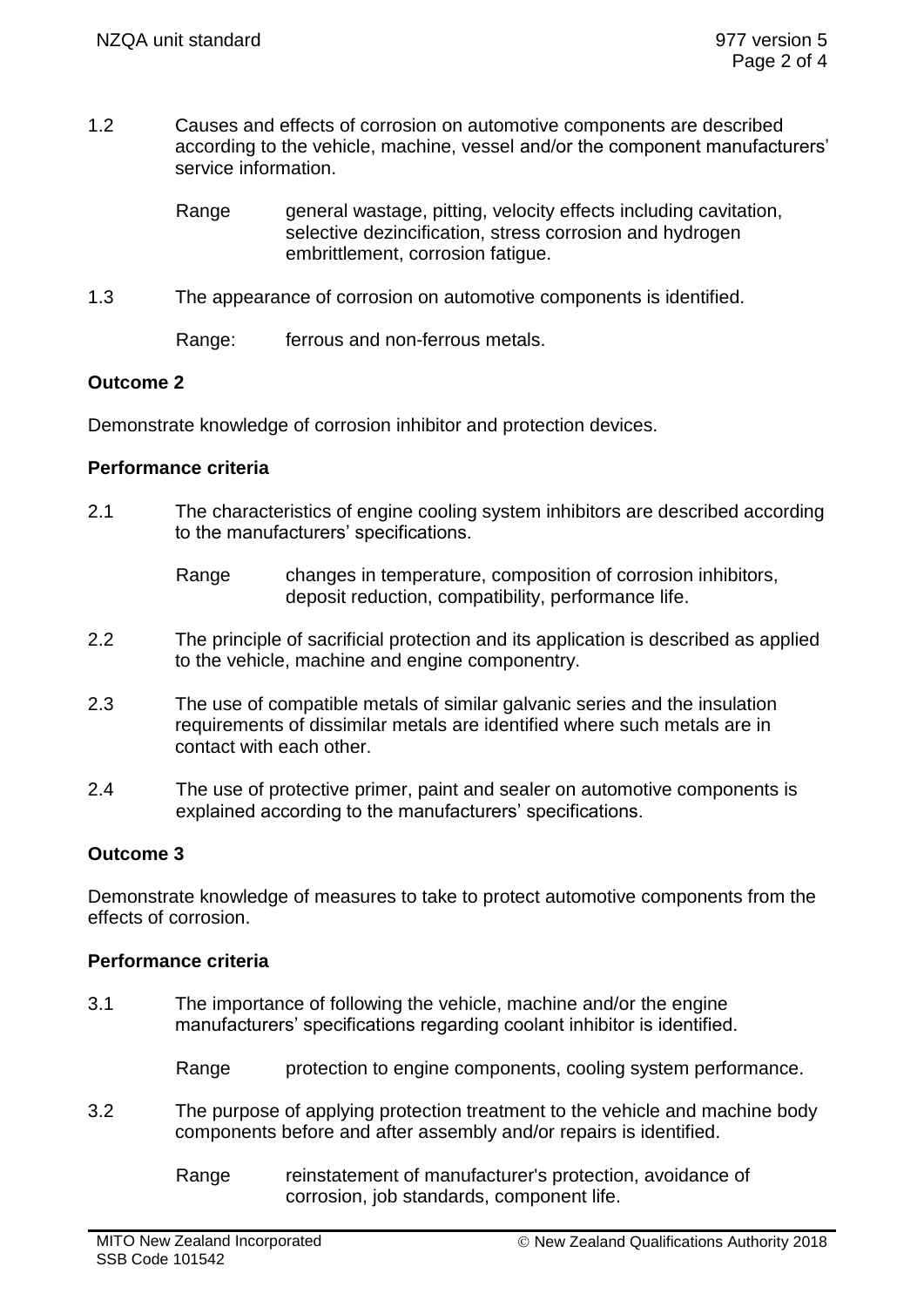3.3 The storage requirements to combat corrosion of automotive components are identified.

#### **Outcome 4**

Demonstrate knowledge of procedures to prevent corrosion and make recommendations to prevent corrosion.

#### **Performance criteria**

- 4.1 The need for corrosion protection is identified according to the type of material affected, surrounding environment, intended use, and legislative requirements.
	- Range may include but is not limited to vehicle, machine and/or vessel exterior and interior components, panels, and structures.
- 4.2 Procedures to prevent corrosion are identified.
	- Range may include but is not limited to vehicle, machine and/or vessel specifications, corrosion prevention material manufacturers' specifications, repair manuals.
- 4.3 Written recommendations are made to management on the corrosion prevention measures required to protect the vehicle, machine and/or the vessel components, panels and structures.
	- Range may include but is not limited to components affected, measures to take, specifications required, degree of protection, costs (labour and material), on-going service requirements, adherence to legislation.

| <b>Planned review date</b> | 31 December 2023 |
|----------------------------|------------------|
|                            |                  |

#### **Status information and last date for assessment for superseded versions**

| <b>Process</b> | <b>Version</b> | <b>Date</b>      | <b>Last Date for Assessment</b> |
|----------------|----------------|------------------|---------------------------------|
| Registration   |                | 9 November 1993  | 31 December 2020                |
| <b>Review</b>  | 2              | 4 October 1996   | 31 December 2020                |
| <b>Review</b>  | 3              | 26 February 1999 | 31 December 2020                |
| <b>Review</b>  | 4              | 16 December 2004 | 31 December 2020                |
| <b>Review</b>  | 5              | 30 August 2018   | N/A                             |

Range sealed packages, lubrication, protective coatings, storage environment.